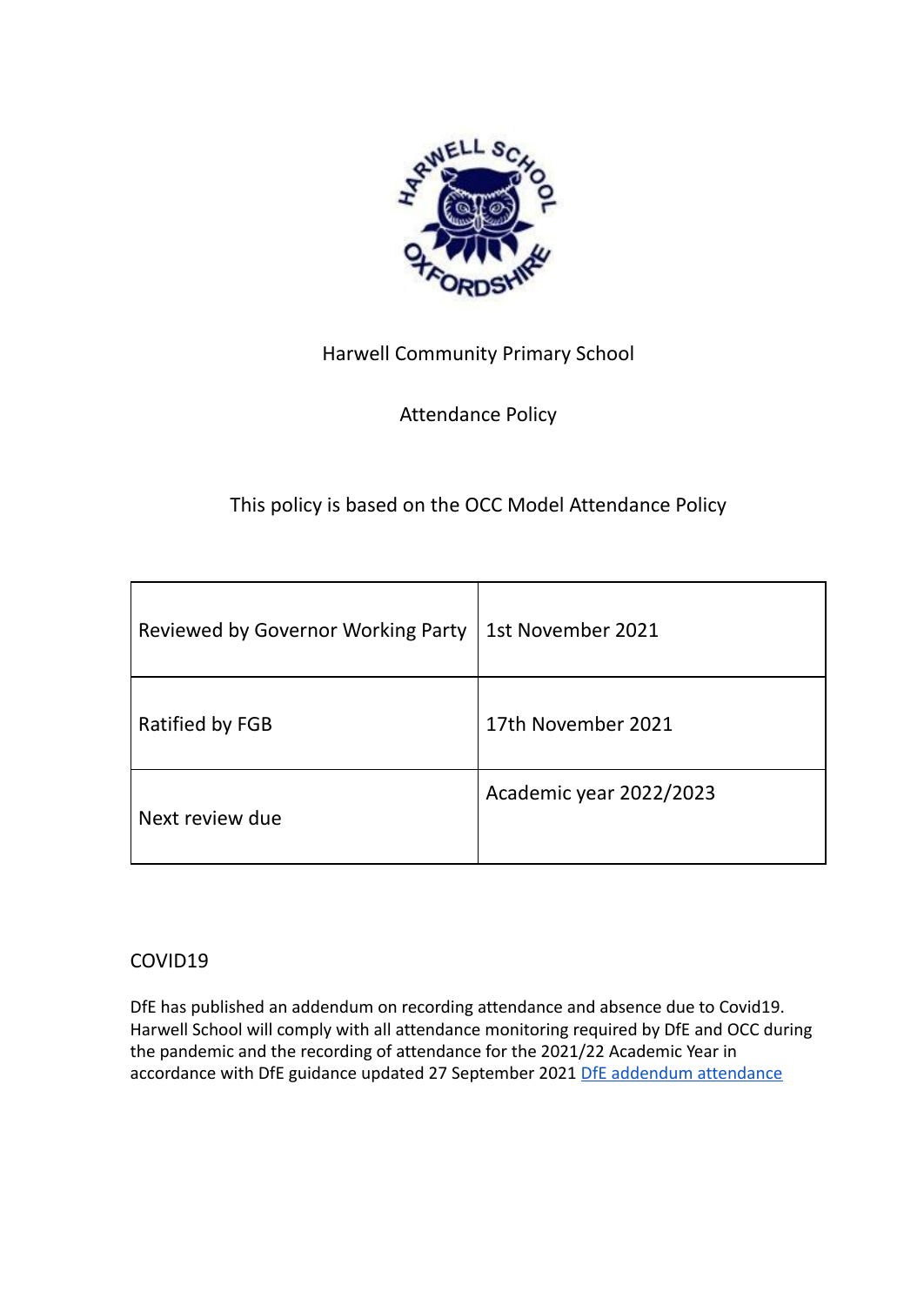### **Introduction:**

This is a successful school and your child plays their part in making it so. We aim for an environment which enables and encourages all members of the community to reach out for excellence. For our children to gain the greatest benefit from their education it is vital that they attend regularly and your child should be at school, on time, every day the school is open unless the reason for the absence is unavoidable. At Harwell School, regular attendance is expected to be 97% or higher

It is very important therefore that you make sure that your child attends regularly and this Policy sets out how together we will achieve this.

### **Why Regular Attendance is so important:**

Any absence affects the pattern of a child's schooling and regular absence will seriously affect their learning. Any pupil's absence disrupts teaching routines so may affect the learning of others in the same class.

Ensuring your child's regular attendance at school is your legal responsibility and permitting absence from school without a good reason creates an offence in law and may result in prosecution.

## **Promoting Regular Attendance:**

Helping to create a pattern of regular attendance is everybody's responsibility parents, pupils and all members of school staff.

## **To help us all to focus on this we will:**

- Give you details on attendance in our regular newsletters and on the school website
- Write to you if there are concerns with regards to attendance. (Early communication is always best).
- Include within the pupil's annual reports to parents an attendance breakdown for the year.
- Celebrate good attendance by displaying individual and class achievements
	- Class owls awarded in assembly on a weekly basis for each Key Stage
	- Good Attendance badges recognising all pupils who have achieved more than 97% attendance in a full term

This is currently under review due to COVID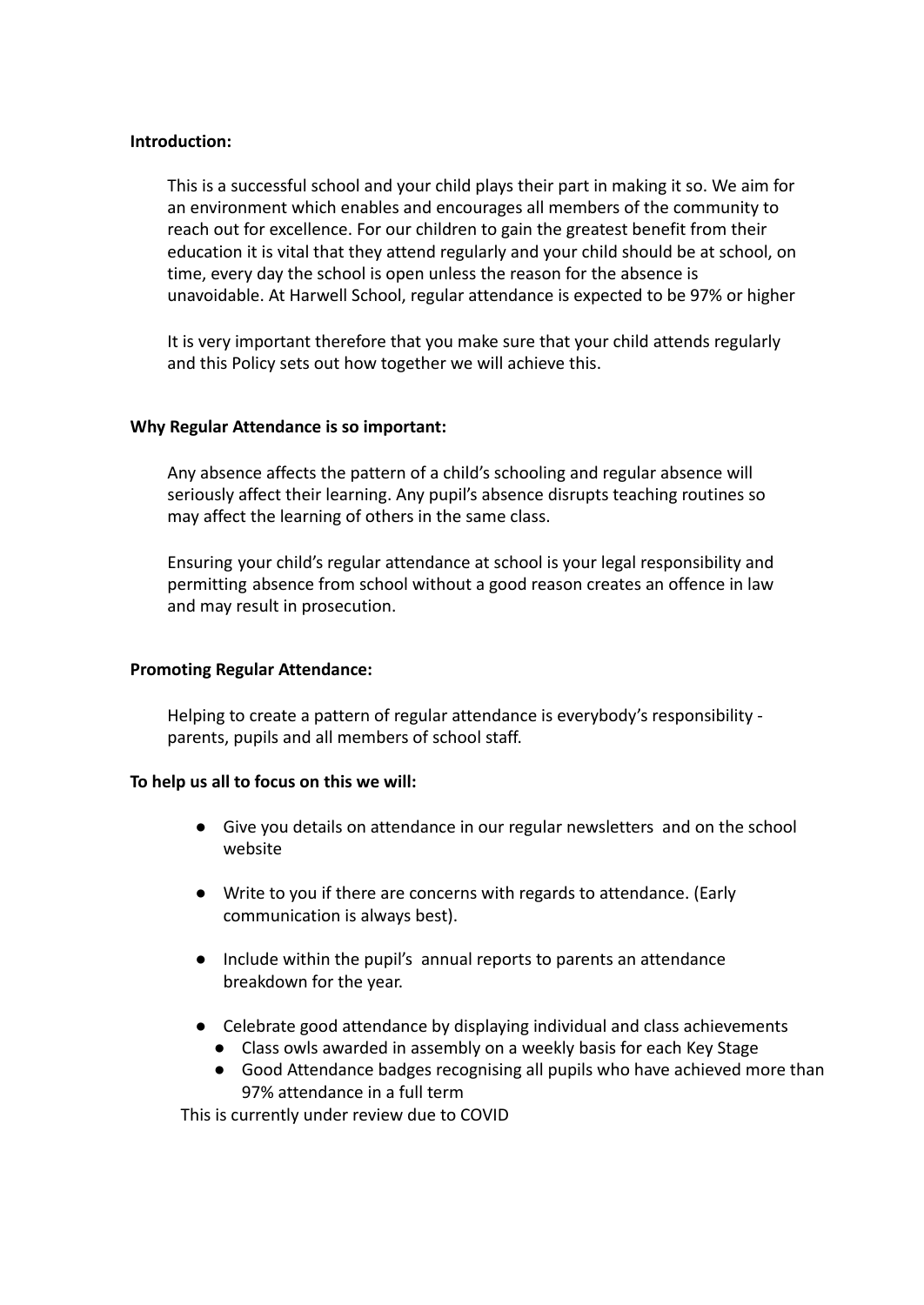### **Understanding types of absence:**

Every half-day absence from school has to be classified by the school (not by the parents), as either AUTHORISED or UNAUTHORISED. This is why information about the cause of any absence is always required, preferably in writing (email).

Authorised absences are mornings or afternoons away from school for a good reason like illness, medical/dental appointments which **inevitably** fall in school time, emergencies or other unavoidable causes. If this occurs, the school will require evidence of the appointment to be able to authorise the absence.

Unauthorised absences are those which the school does not consider reasonable and for which no "leave" has been given. This type of absence can lead to the Local Authority (County Attendance Team) using sanctions and/or legal proceedings. This includes:

- Parents/carers keeping children off school unnecessarily
- truancy before or during the school day
- absences which have never been properly explained
- children who arrive at school too late to get a mark
- shopping, looking after other children or birthdays
- day trips and holidays in term time which have not been agreed
- excessive illness without medical evidence

Whilst any child may be off school because they are ill, sometimes they can be reluctant to attend school. Any problems with regular attendance are best sorted out between the school, the parents and the child. If your child is reluctant to attend, never cover up their absence or to give in to pressure to excuse them from attending. This gives the impression that attendance does not matter and usually makes things worse.

You can support your child by:

- Retaining open & honest communication with the school
- Ensuring regular and early bedtime
- Helping with homework
- Having uniform and equipment prepared the night before
- Providing a healthy breakfast
- Reporting any academic or social concerns promptly
- Being positive about school (even if your own experience was less than positive)

#### **Persistent Absenteeism (PA):**

A pupil becomes a 'persistent absentee' when they miss 10% or more schooling across the school year for any reason. Absence at this level is doing considerable damage to any child's educational prospects and we need parents' fullest support and cooperation to tackle this.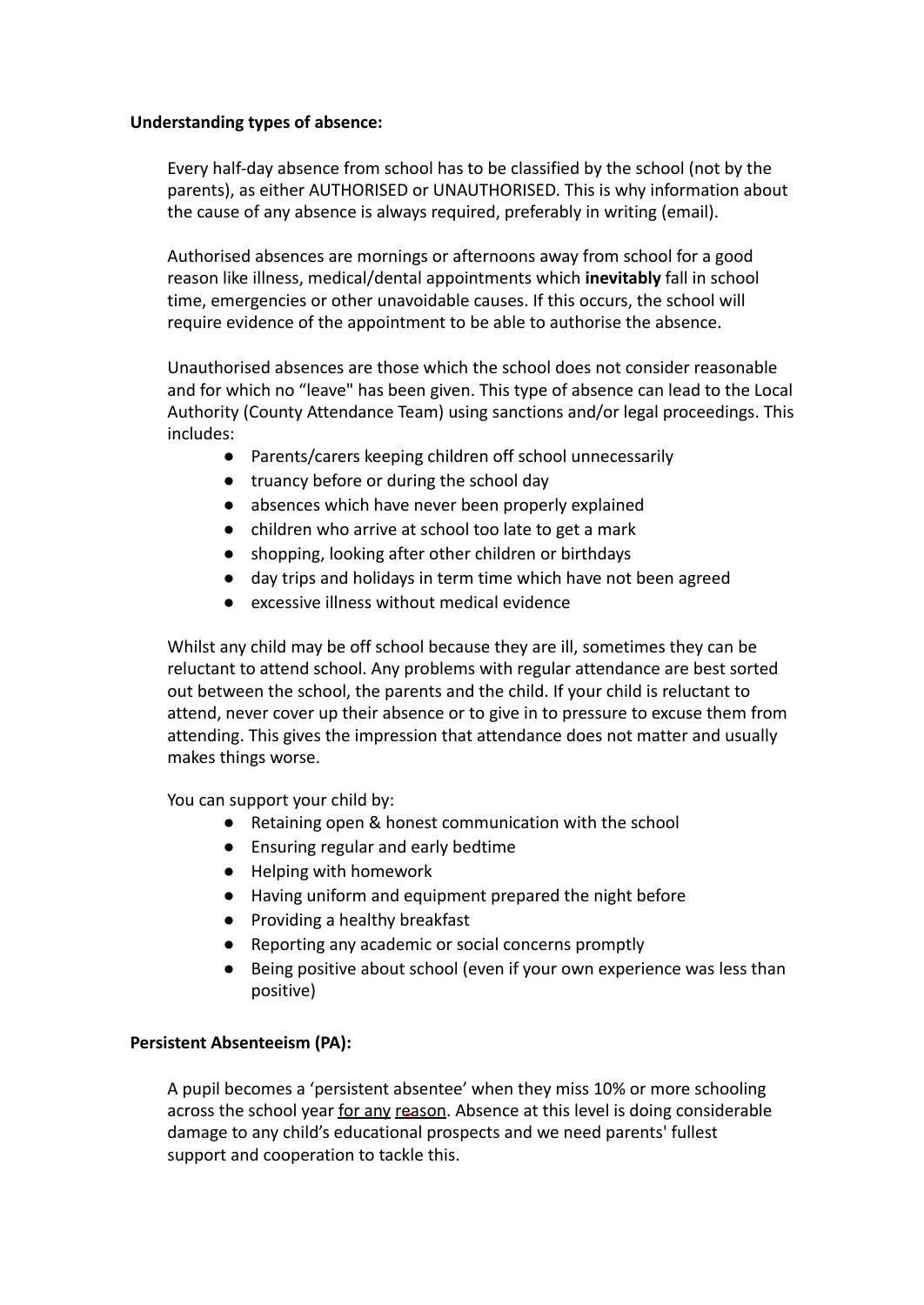We monitor all absence thoroughly. Any case that is seen to have reached the PA threshold or is at risk of moving towards that threshold is given priority and you will be informed of this immediately.

PA pupils are tracked and monitored carefully through our pastoral system and we also combine this with academic mentoring where absence affects attainment.

All our PA pupils and their parents are subject to an Action Plan and the plan may include: allocation of additional support through a Mentor or Teaching Assistant, use of circle time, individual incentive programmes and participation in group activities around raising attendance. All PA cases are also automatically made known to the County Attendance team. If your child becomes a PA pupil, we will seek your consent to complete an Early Help Assessment with you and consider convening a Team Around the Family.

#### **Absence Procedures:**

#### **If your child is absent you must:**

- Contact us as soon as possible on the first day of absence preferably by email to the school office with an explanation for the absence;
- Email the school office each morning that your child is absent.

#### **If your child is absent we will:**

- Telephone you on the first day of absence if we have not heard from you;
- Invite you in to discuss the situation with our Attendance Officer and/or Assistant Headteacher or Headteacher if absences persist;
- Refer the matter to the County Attendance Team if attendance moves below 90%.
- The school may need to refer to the Children Missing in Education Team. **[OCC Children Missing in Education Policy](https://schools.oxfordshire.gov.uk/cms/sites/schools/files/folders/folders/documents/safeguarding/ChildrenMissingEducationPolicy.pdf)**

#### **Telephone numbers:**

There are times when we need to contact parents about lots of things, including absence, so we need to have your current contact numbers at all times. So, help us help you and your child by making sure we always have an up to date number – if we don't then something important may be missed.

## **The County Attendance Team:**

Parents are expected to contact the school at an early stage and to work with the staff in resolving any problems together. A collaborative approach between school and families is nearly always more successful.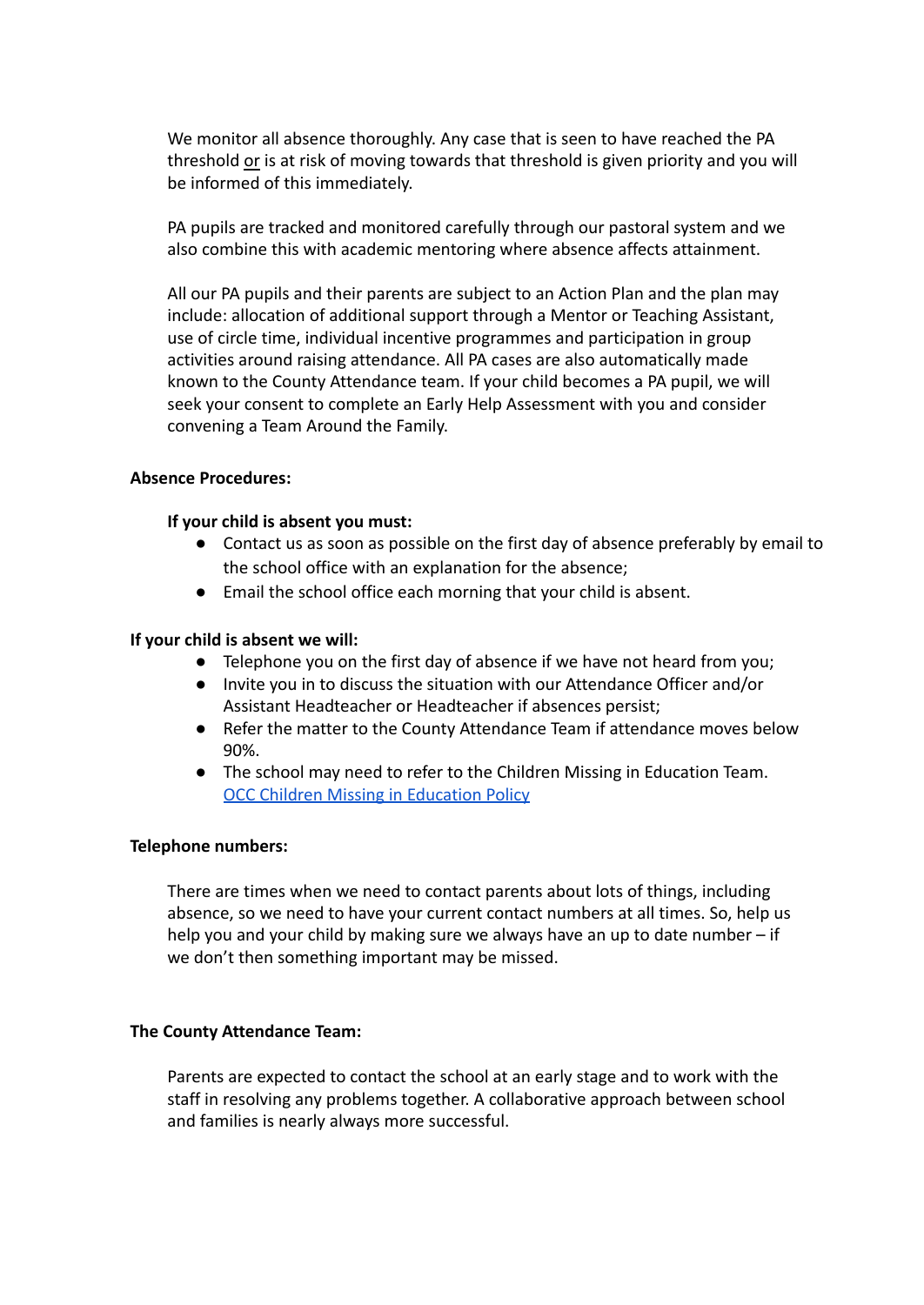If difficulties cannot be sorted out in this way, the school may refer the child to the County Attendance Team at the Local Authority. The school is expected to issue a Post Holiday warning notice letter for holiday taken during term time advising that the County Attendance Team will investigate and may issue a penalty notice.

Penalty notices are intended as an alternative to prosecution, (although the local authority has discretion to pursue either course of action). If a penalty notice is not paid in full within 28 days of issue, the parent/carer will be at risk of prosecution for the underlying offence which caused the penalty notice to be issued.

The legislation is the Education Act 1996 sec. 444(1) and 444(1A):

"If any child of compulsory school age who is a registered pupil at a school fails to attend regularly at the school, his/her parent is guilty of an offence.''

Parents that have previously been issued with Penalty Notices for their children's unauthorised absences, in the event of further unauthorised absences may receive summonses to Court.

Parents or children may wish to contact the County Attendance Team themselves to ask for help or information. They are independent of th[e](mailto:attendance@oxfordshire.gov.uk) school and will give impartial advice. Their telephone number is 01865 323513 [attendance@oxfordshire.gov.uk](mailto:attendance@oxfordshire.gov.uk)

#### **Lateness:**

Poor punctuality is not acceptable. If your child misses the start of the day they can miss work and do not spend time with their class teacher getting vital information and news for the day. Late arriving pupils also disrupt lessons, it can be embarrassing for the child and can also encourage absence.

#### **How we manage lateness:**

The school day starts at 08:55 **a.m.** and we expect your child to be in class at that time. The school gates are open between 08:45 and 08:55 and children go straight to their classrooms. Parents of children in Foundation Class and Year 1 can take them to the gate for their child's respective classroom where they will be met by a member of class staff.

Registers are marked by 09:10 **a**.**m.** and your child will receive a late mark if they are not in by that time.

At 09:25 **a.m.** the registers will be closed. In accordance with the Education Act 1996: school registration regulations, if your child arrives after that time they will receive a mark that shows them to be on site, but this will **not** count as a present mark and it will mean they have an unauthorised absence. This may mean that you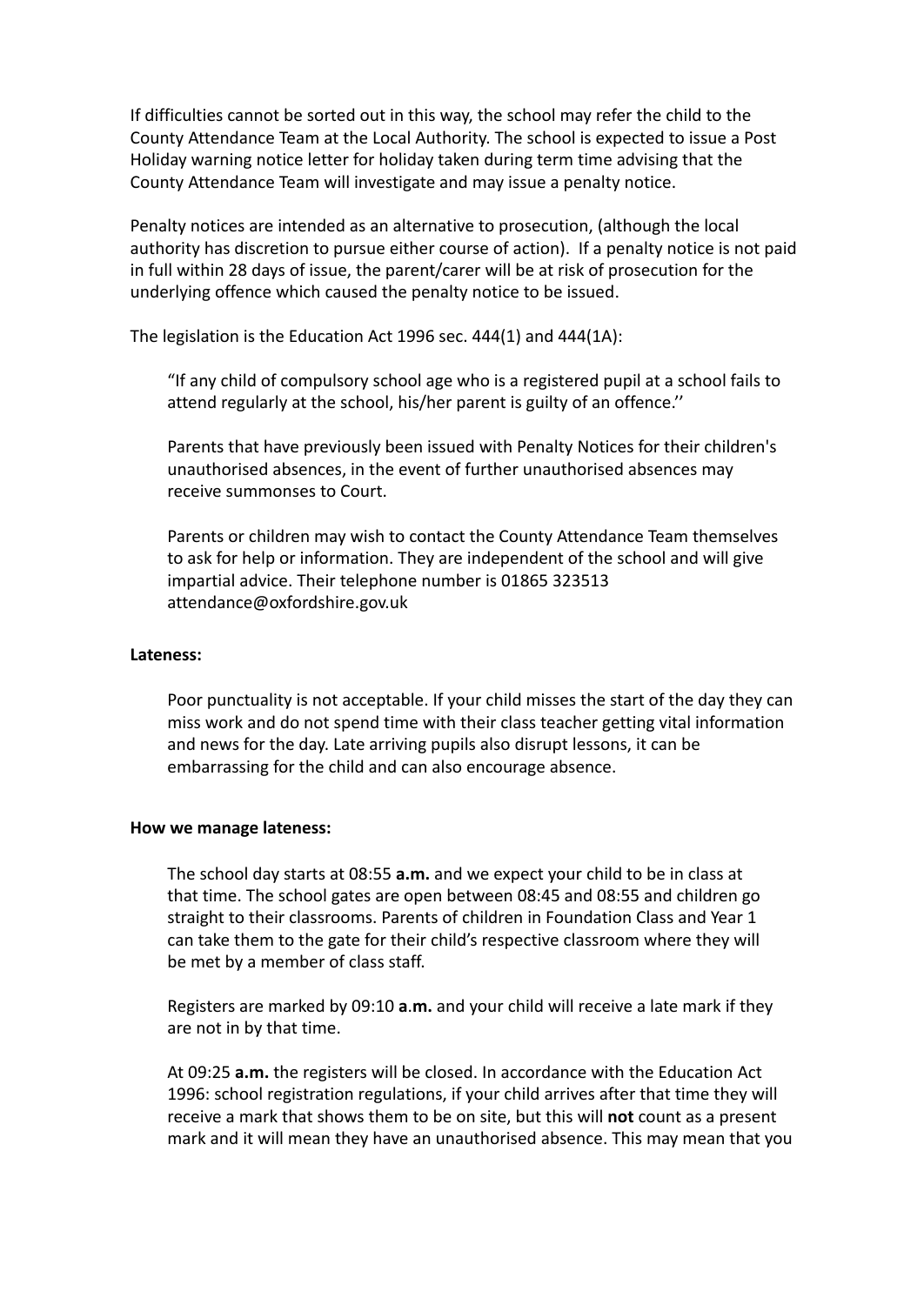could face the possibility of a Penalty Notice if the problem persists.

If your child has a persistent late record you will be asked to meet with the Assistant Headteacher and/or Attendance Officer to resolve the problem, but you can approach us at any time if you are having problems getting your child to school on time.

## **Exceptional Leave:**

The headteacher no longer has the power to authorise absence, except in exceptional circumstances such as attending a close family funeral.

Taking holidays in term time will affect your child's schooling as much as any other absence and we expect parents to help us by not taking children away in school time.

Remember that any savings you think you may make by taking a holiday in school time are offset by the cost to your child's education.

There is **NO** automatic entitlement in law to time off in school to go on holiday.

## **Those people responsible for attendance matters in this school are:**

- Attendance Officers: School Business Manager and SENCO
- Headteacher
- Assistant Headteacher

#### **Summary:**

The school has a legal duty to publish its absence figures and its attendance policy to parents and to promote attendance. School attendance data must be available to the Local Authority & the Department for Education.

Equally, parents have a duty to make sure that their children attend.

All school staff are committed to working with parents and pupils as the best way to ensure as high a level of attendance as possible. Regular attendance supports optimising your child's attainment.